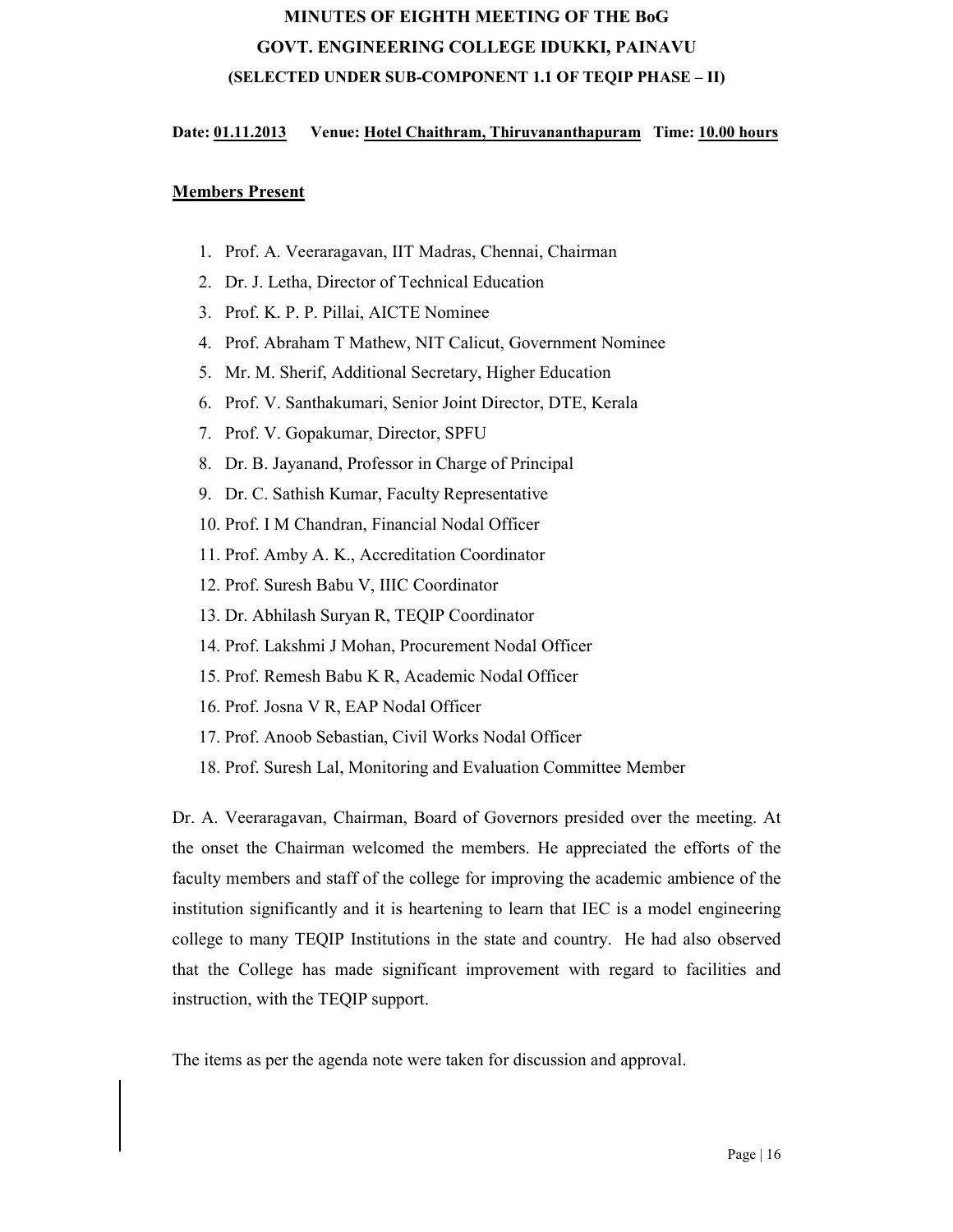### Minutes

# Part A

#### Procedural

- Item No.A1: Confirmation of minutes of 7<sup>th</sup> Meeting of BoG held on 10-07-2013. Minutes of BoG meeting held on 10-07-2013 was read and confirmed.
- Item No.A2: Report on the action taken/action pending on the pertinent decisions in the Minutes of the 7th Meeting of the Board of Governors held on 10-07-2013 at Trivandrum.

The Principal reported the action taken on pertinent decisions in the minutes of 7<sup>th</sup> meeting of the Board of Governors held on 10-07-2013.

BoG appreciated the effort taken in the preparation of the agenda notes and lauded the TEQIP team. Continuing the focus on the remedial classes, the BoG advised to include feedbacks from students attending the remedial classes in the report for the next BoG meeting. BoG enquired about the activities of the Research and Development Cell and requested to make a presentation on the activities of the R & D Cell in the next meeting.

BoG noted that some procurement packages which were cancelled have subsequently been completed as new packages, but not been included in the Appendix B2 and advised for the inclusion of the same. BoG enquired about the preparations for National Conference to be organized in the institution and asked to prepare the brochure and website without delay. BoG also instructed to use NPTEL videos for teaching and mark one hour each week exclusively for NPTEL video sessions.

BoG suggested that Contract Faculty with minimum three months experience at the institution may be sent to attend training programs in subject domain within the state. BoG instructed that the academic committee must ensure that the faculty and staff members attending training programmes outside the institution are conducting FEST or organizing similar workshops in the institution for staff or students.

The Director of Technical Education in her remarks had observed that the College has made notable progress in the activities of TEQIP and congratulated the staff.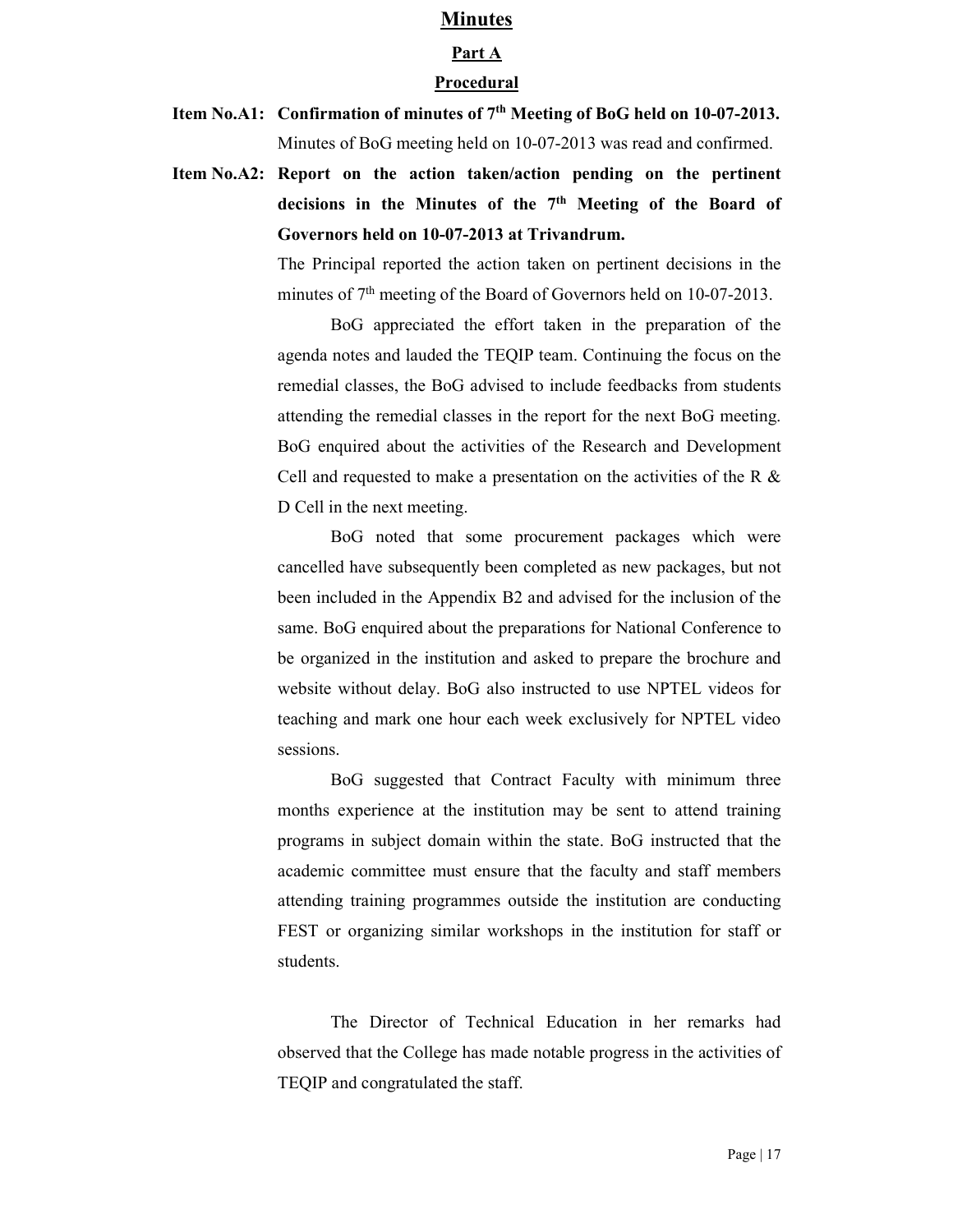#### Part B

#### Discussion, consideration and Ratification

# Item No.B1: Consideration of the various procurement packages cancelled till date.

Prof. Lakshmi J Mohan, the Procurement Coordinator, presented the list of items cancelled in the approved procurement plan till date. The BoG discussed the cases in detail and approved the cancellations as per the details given in Appendix B1.

# Item No. B2: Consideration of newly created procurement packages Procurement Coordinator presented new package proposals submitted by various departments. The BoG discussed the proposals in detail and the list as approved by the BoG is given in Appendix B2.

- Item No. B3: Ratification of the various in house training programs for the faculty, technical staff and administrative staff. The BoG ratified the in house training programs for the staff as per the Appendix B3.
- Item No. B4: Ratification of the various in house training programs for the students.

The BoG ratified the in house training programs for the students as per the Appendix B4.

Item No. B5: Ratification of the various training program attended by faculty, technical and administrative staff outside the institution.

> The BoG ratified the training programs attended by faculty, technical and administrative staff outside the institution as per the Appendix B5.

Item No. B6: Consideration of long term plan for the academic activities till December, 2014.

> Academic Nodal Officer, Prof. Remesh Babu K R, presented the long term plan for academic activities till December, 2014. The BoG approved the proposals as per the Appendix B6.

Item No. B7: Ratification of the purchase of consumables and other minor items for the TEQIP office till date.

> The BoG ratified the purchase of consumables and other minor items for the TEQIP office. Details of consumables and other minor items purchased as approved by the BoG are given in the Appendix B8.

# Item No. B8: Ratification of the appointment of MIS Officer.

The BoG ratified the appointment of Ms. Littin Joseph as the MIS Officer.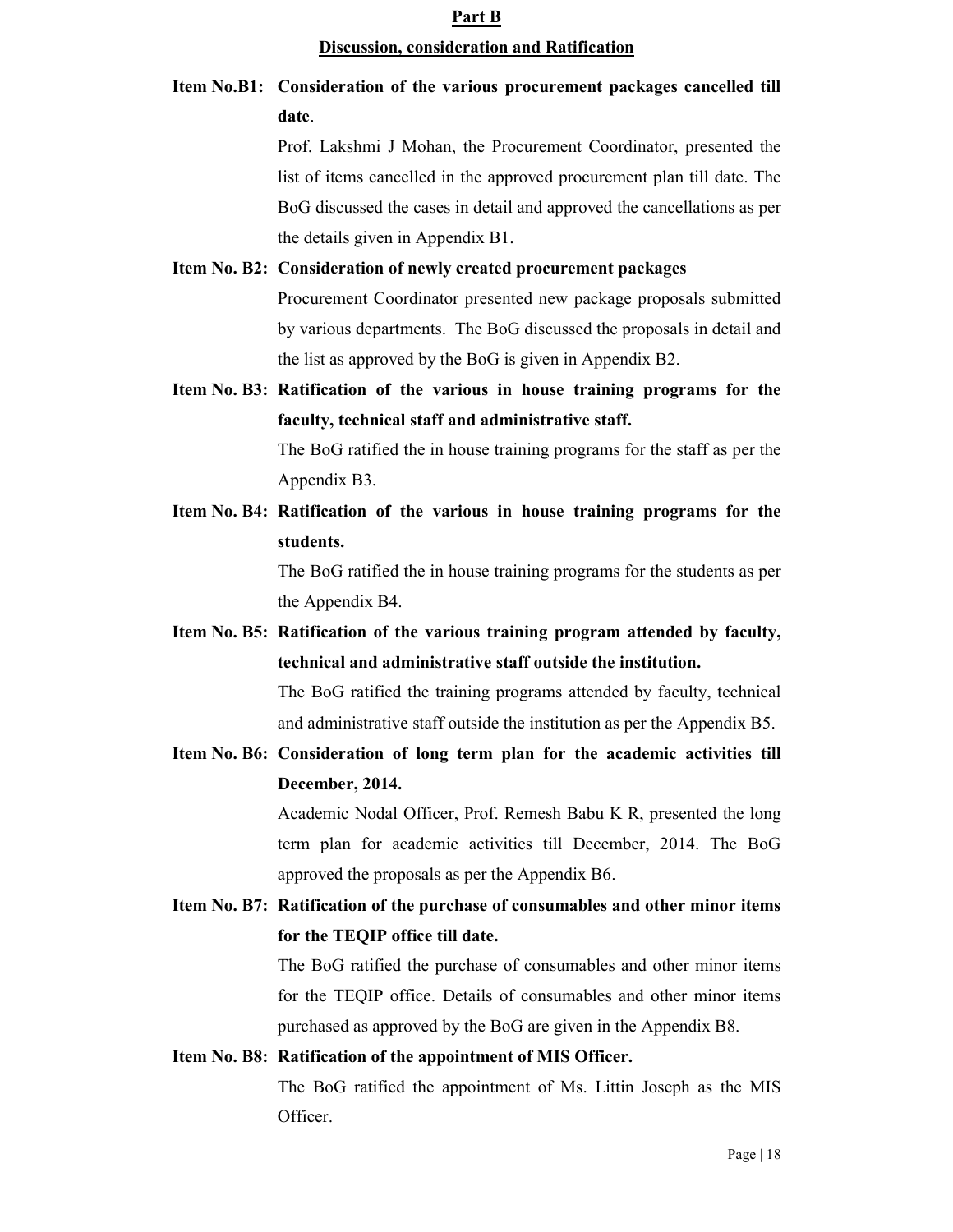### Part C

#### Reports

### Item No. C1: The status of fund position as on 01.11.2013.

Principal explained the status of fund position as on 01-11-2013, and also presented category wise expenditure as presented in Report C1.

#### Item No. C2: The status of faculty position as on 01-11-2013

Principal presented the status of faculty position as on 01-11-2013. BoG reiterated the concern on shortage of permanent faculty members.

### Item No. C3: Status of the construction projects as on 01-11-2013.

The BoG members expressed satisfaction over the various State Government funded construction projects progressing in the campus. Based on the progress report on construction activities, BoG requested the Principal to fix the date for the inauguration of the four buildings where 90% work has been completed, during the first week of January 2014 in consultation with the PWD. The BoG also asked the institution to expedite the process of handling first year classes to main campus. BoG instructed to explore the possibility of converting the Annex block as PG Men's hostel.

## Item No. C4: Status of the new PG/UG programs as on 01-11-2013

The Principal reported that classes for new M. Tech. programmes in Information Technology and Electronics and Communication Engg. Departments shall commence this academic year. Classes have already started for the newly commenced B. Tech. course in Mechanical Engineering.

### Item No. C5: Accreditation status of the UG programs

Prof. A K Amby presented the current status of accreditation process of the institution. Members suggested that the preparation for the Accreditation process should be intensified.

# Item No. C6: Result Analyses

EAP Nodal Officer Prof. Josna V R presented the detailed report on the activities including Bridge Courses, Remedial Classes and Evening Classes. Result analyses for the previous University Examinations (Appendix C1) and the Remedial Classes (Appendix C2) were also presented.